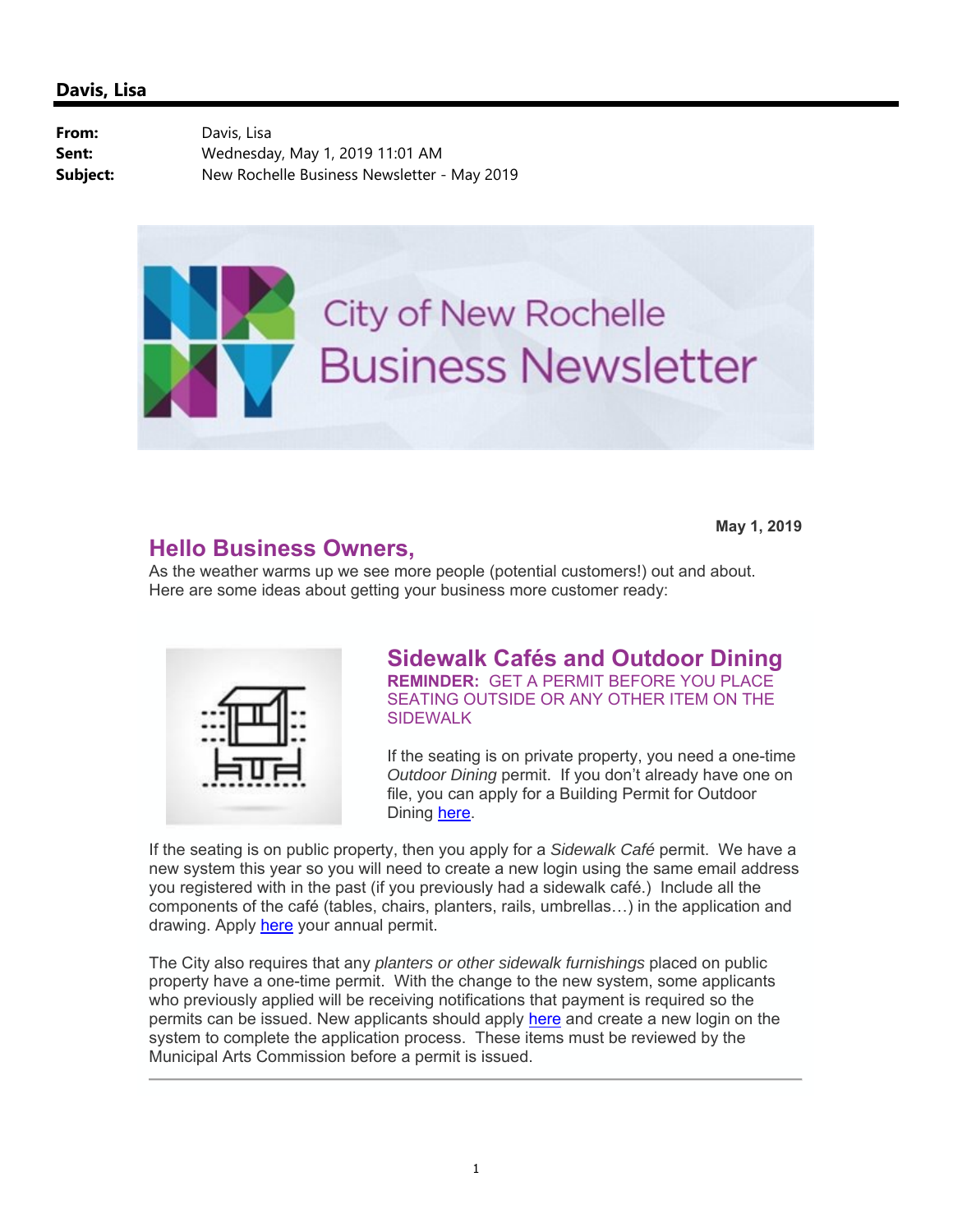## **Free Business Workshop: "Digital Advertising - What's Hot, What's Not"**

All are invited!

Free Business Workshop: "Digital Advertising – What's Hot, What's Not"

Monday, May 13 6:00 – 8:00 pm Location: First Source Referral Center, 247 North Ave.

All New Rochelle businesses are invited to attend a free workshop to explore the most popular digital advertising tools and where they are best deployed in the customer journey. Sponsored by the City of New Rochelle, SCORE Westchester and the New Rochelle Chamber of Commerce.

RSVP at Westchester.score.org

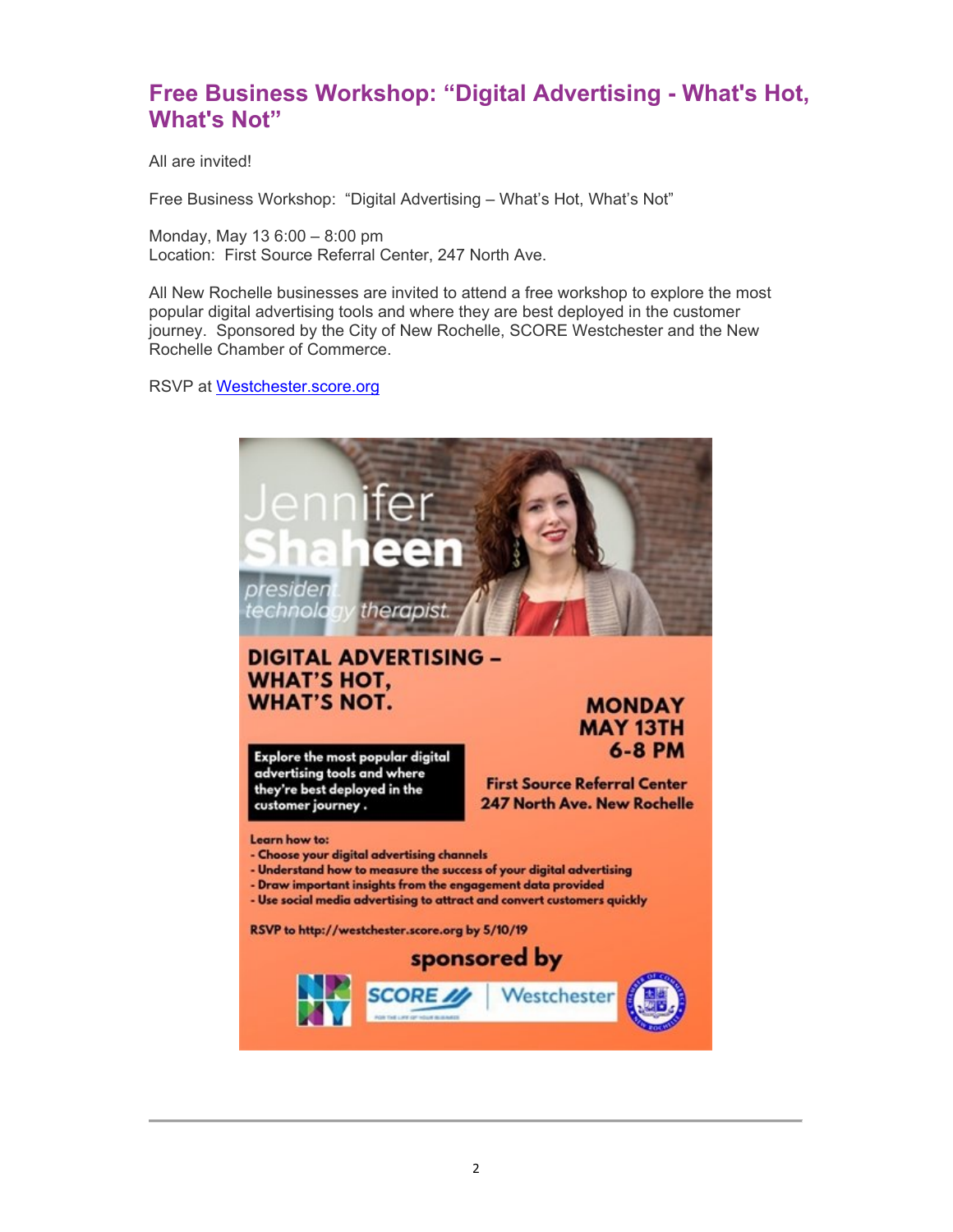# **Ongoing Utility Work**

As previously shared, there are rolling closures and detours during work hours, as well as parking restrictions in the work zones, for ongoing utility work. On Tuesday, April 30, Con Edison will begin replacing gas mains in the vicinity of Main Street & North Avenue. It will then progress to Lawton St. Please observe posted restrictions. For more information please call Con Ed at 1-800-752-6633.

We appreciate your support and cooperation and will send along updates as needed.



# **Business Contracting Opportunity**



#### **A One Stop Shop!**

Connecting MWBE, SDVOB, & DBE's to Purchasing and Contracting Opportunities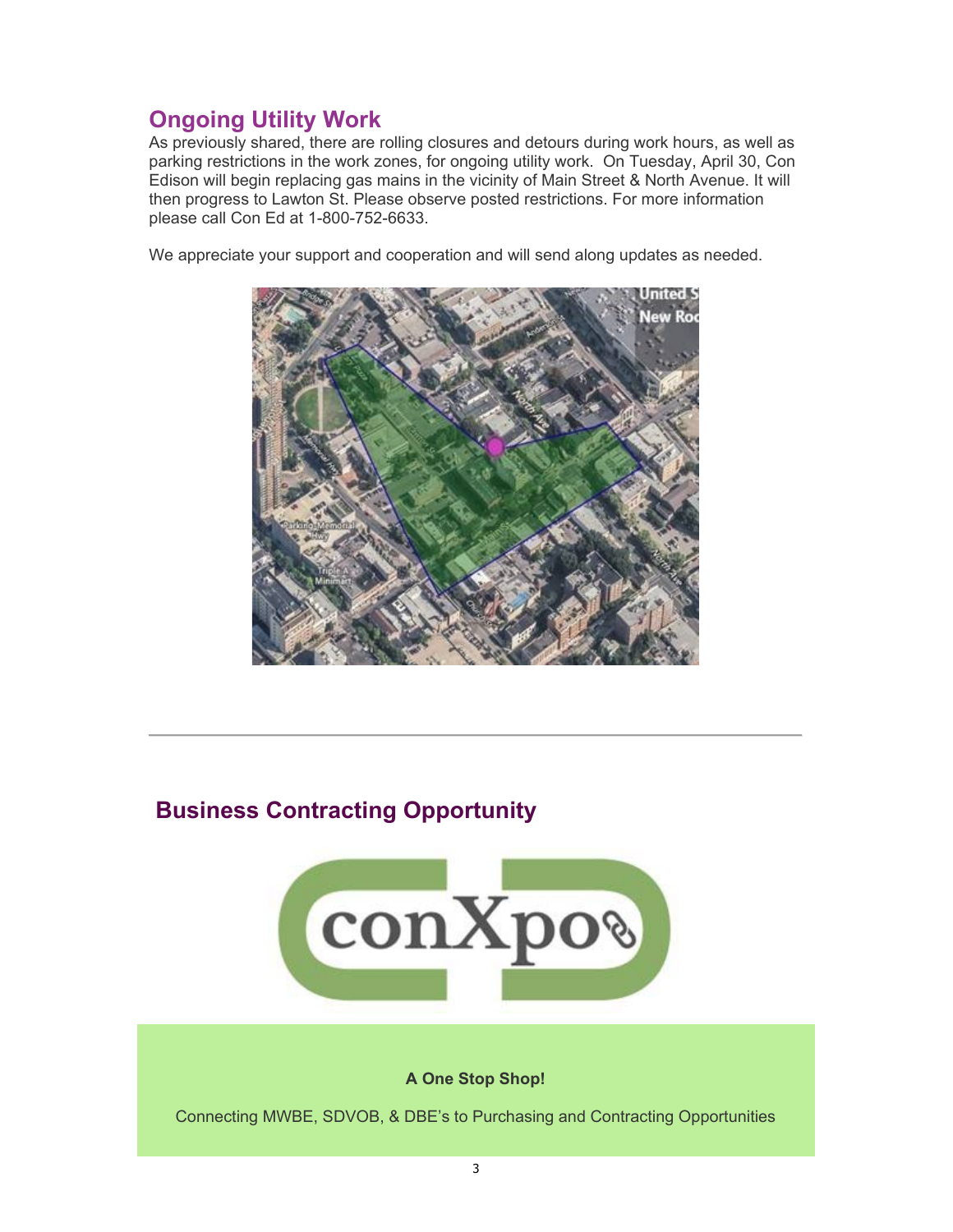#### **May 14th – 8 a.m. – Noon Westchester County Center**

At conXpo you will have the opportunity to hear exciting speakers, attend informative workshops and network with businesses and municipalities within Westchester County. Come to conXpo to learn about different contracting opportunities and how to make your business succeed. Participants will include municipalities, colleges and universities, the New York State Power Authority, hospitals and more.

Workshop topics will include:

- Informing MWBEs, SDVOBs, and DBEs about purchasing and contracting opportunities
- Showing how to successfully bid on RFP opportunities
- Accessing capital to help grow your business
- Guiding you through the New York State and Westchester County MWBE Certification processes
- Walking businesses through compliance requirements

Register here: http://bit.ly/conxpo2019 For any questions please contact: ce-mwob@westchestergov.com

### **Businesses in the News**

**Westchester Taco Grill** in Westchester Magazine: Tacos Aren't the Only Reason to Check Out This New Ro Hotspot

**Alvin and Friends** in LoHud: Viola Davis spotted at celebrity hangout in New Rochelle

**The Wooden Spoon** in Westchester Magazine: Drool Over These 7 Ooey-Gooey Instagram-Ready Grilled Cheeses

Iona College's new certificate program- **entrepreneurship & innovation**: https://patch.com/new-york/newrochelle/iona-college-offers-immersionprogram-start-ups

**energia fitness + health** is closing the studio at 987 Main Street and will be training clients and holding classes at **A Game Sports** right down the road. Both are Featured Businesses.

Among the artists**, Lord & Andra Gallery** and **R Café** are mentioned in Untapped Cities An Intimate Look at Six Artists in New Rochelle NY's Thriving Art Scene

**The Wooden Spoon** in Westchester Magazine's Drool Over These 7 Ooey-Gooey Instagram-Ready Grilled Cheeses

**Dudley's** in New Rochelle, along with its marina, has been sold for \$3.7M

I hope you enjoyed the new format for the newsletter. If you no longer wish to receive it, please reply with Unsubscribe in the subject line. If you have questions or ideas, please